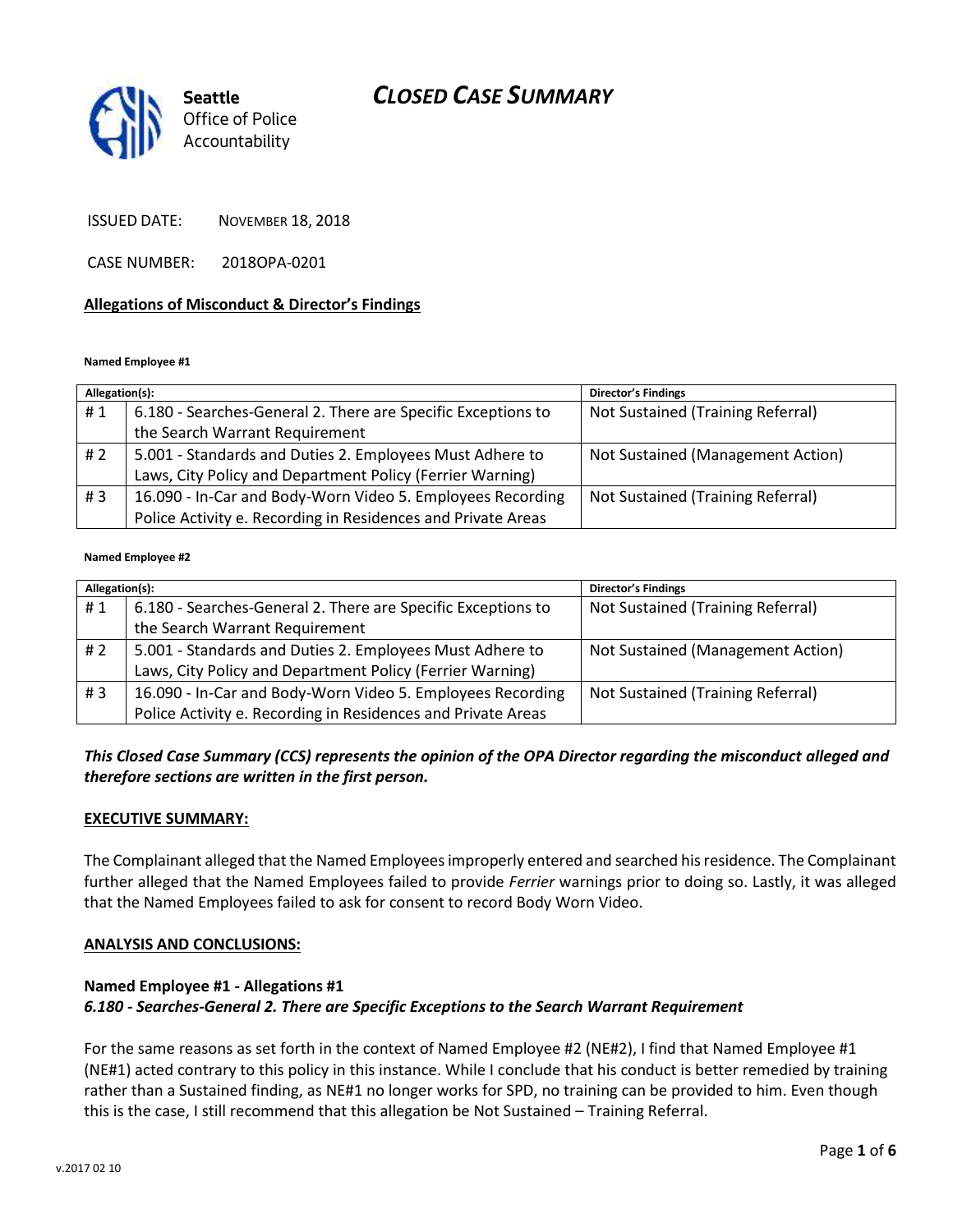

OPA CASE NUMBER: 2018OPA-0201

### Recommended Finding: **Not Sustained (Training Referral)**

### **Named Employee #1 - Allegation #2** *5.001 - Standards and Duties 2. Employees Must Adhere to Laws, City Policy and Department Policy*

SPD Policy 5.001-POL-2 requires that employees must adhere to laws, City policy, and Department policy.

As discussed above, I find that the warrantless entry and search of the boarding house was not justified by either valid consent or by community caretaking. That being said, OPA attributes the Named Employees' failure to comply with policy and the law during this incident to the lack of search and seizure training they have historically received. Indeed, I conclude that the Named Employees' conduct on this case was based on mistake and misapprehension of the law.

For these reasons, I refer to the Management Action Recommendation that OPA previously issued to the Department concerning increasing search and seizure training. (*See* 2017OPA-1132 and 2018OPA-0053.) I again strongly encourage the Training Unit to create such a training and to provide it to, at the very least, all officers assigned to the Patrol Operations Bureau.

### Recommended Finding: **Not Sustained (Management Action)**

#### **Named Employee #1 - Allegation #3**

## *16.090 - In-Car and Body-Worn Video 5. Employees Recording Police Activity e. Recording in Residences and Private Areas*

For the same reasons as set forth in the context of NE#2, I find that NE#1 acted contrary to this policy in this instance. While I conclude that his conduct is better remedied by training rather than a Sustained finding, as NE#1 no longer works for SPD, no training can be provided to him. Even though this is the case, I still recommend that this allegation be Not Sustained – Training Referral.

### Recommended Finding: **Not Sustained (Training Referral)**

## **Named Employee #2 - Allegations #1** *6.180 - Searches-General 2. There are Specific Exceptions to the Search Warrant Requirement*

The Named Employees responded to a call concerning drug activity at a boarding house. Specifically, the caller stated that he had been in the boarding house approximately two hours prior and that the occupant of unit #6 was cooking meth. The Named Employees approached the residence and NE#2 remarked that he did not smell anything abnormal. The Named Employees knocked on the entrance to the boarding house and spoke to the individual who answered. They told the individual that someone had reported a strange odor coming from the residence. The individual who answered the door, and who also lived at the residence, told the officers that he had smelled a strange odor upon his return from work. The individual gave the officers permission to enter the boarding house. Several times, the Named Employees referenced natural gas. This was the case even though there had been no report concerning a potential natural gas leak.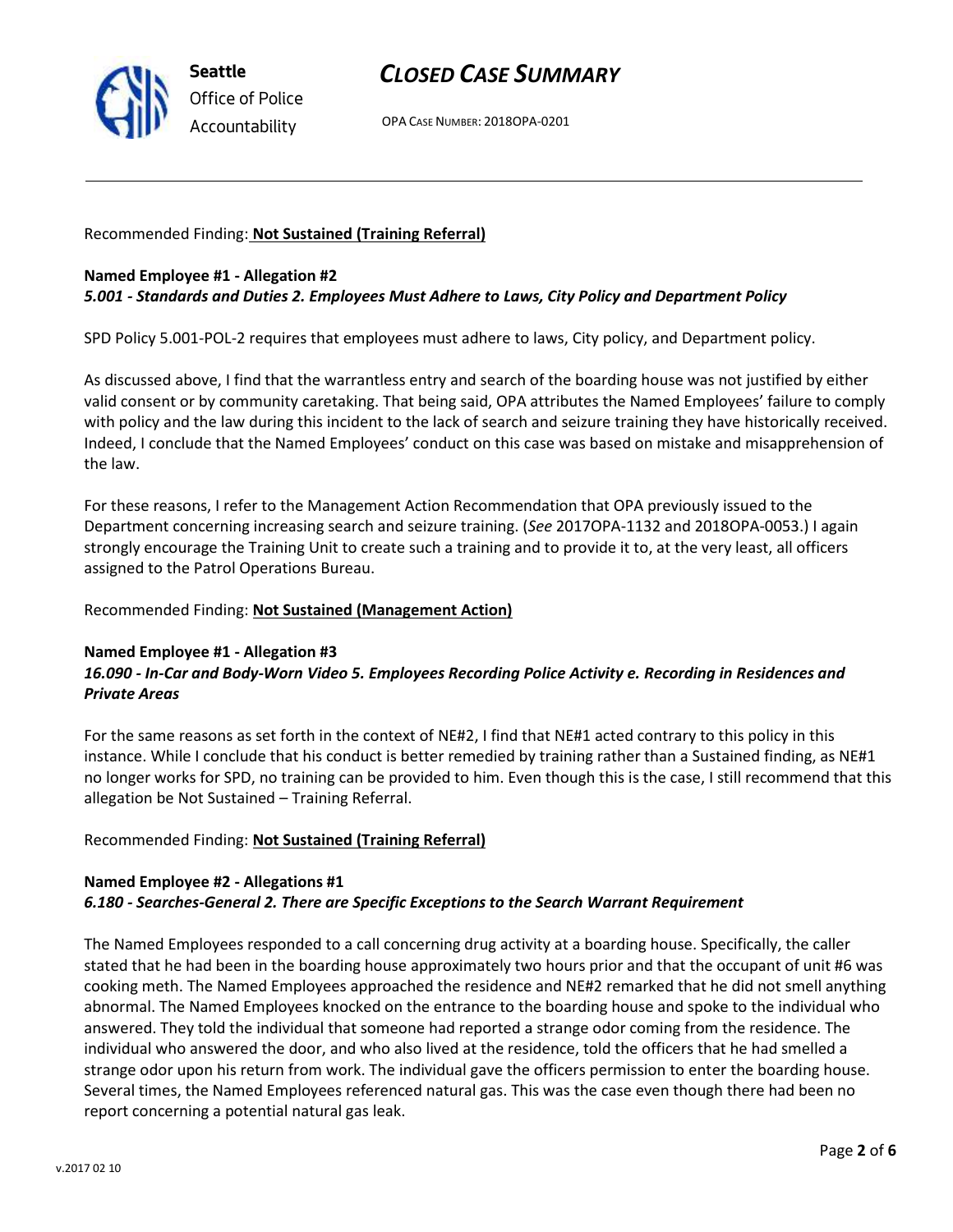OPA CASE NUMBER: 2018OPA-0201

The Named Employees walked upstairs and knocked on unit #6. The Complainant opened the door. The officers informed the Complainant that they were at the home in response to a call concerning strange odors. The Complainant stated that he and the other occupant in his room were fine and that they had not smelled any such odors. The Complainant told the officers that he did not think the residence even had natural gas. The Named Employees asked the Complainant whether they could enter his unit to make sure everything was okay. The Complainant responded that they could not without a warrant. The Complainant asked who had let the Named Employees into the residence and the Named Employees provided this information.

The Named Employees then knocked on two other doors and, when other roommates answered, confirmed that those individuals did not need police assistance. The Complainant exited his unit and spoke with the officers. The Named Employees thanked him and then left the residence. All in all, the officers were inside of the boarding house for just over five minutes.

The Complainant later initiated this complaint with OPA. The Complainant contended that the Named Employees engaged in the following improper behavior: pressured his roommate to allow them to enter the residence; searched the boarding house without a warrant; disregarded the rooms on the first and third floors but knocked on all the second-floor doors; told the Complainant "quite forcefully" that they were required to search all of the rooms in the house; and failed to issue *Ferrier* warnings to the occupants. The Complainant further contended that he told the Named Employees not to knock on the other residents' doors given the late hour, as well as to leave the house and to get a warrant. He stated that the Named Employees left the residence "reluctantly."

The Named Employees' actions were completely captured on Body Worn Video (BWV). The BWV conclusively disproves several of the allegations made by the Complainant, including: that the Named Employees "pressured" the individual who answered the door to provide consent; that they "forcefully" told him that they were going to search rooms within the boarding house; that the Complainant ever told the Named Employees to leave the boarding house; and that they left the boarding house "reluctantly."

At the time of OPA's investigation, NE#1 had left the employment of SPD and, as such, OPA was unable to interview him. NE#2, who was interviewed, stated that they were there in "more of a community caretaking" role. NE#2 confirmed that neither he nor NE#1 told the individual who answered the door (or anyone else in the residence) of the report of meth being cooked in the house. NE#2 confirmed that when they entered the house they did not detect anything that appeared to be a potential danger to life safety.

NE#2 stated that neither he nor NE#1 asked the individual who answered the door whether they had permission to go to the second floor. However, NE#2 stated that, given that it was a boarding house, he treated the residence similar to an apartment complex. He explained that there was nothing he smelled or observed on the second floor that appeared to be a potential danger to life safety.

NE#2 recalled asking whether they could enter and search the Complainant's apartment. When the Complainant said no, they did not do so and did not ask for consent a second time. NE#2 did not remember ever being asked to leave the boarding house by the Complainant. He explained that, had the Complainant made that request, he and NE#1 would have left.



**Seattle**

*Office of Police Accountability*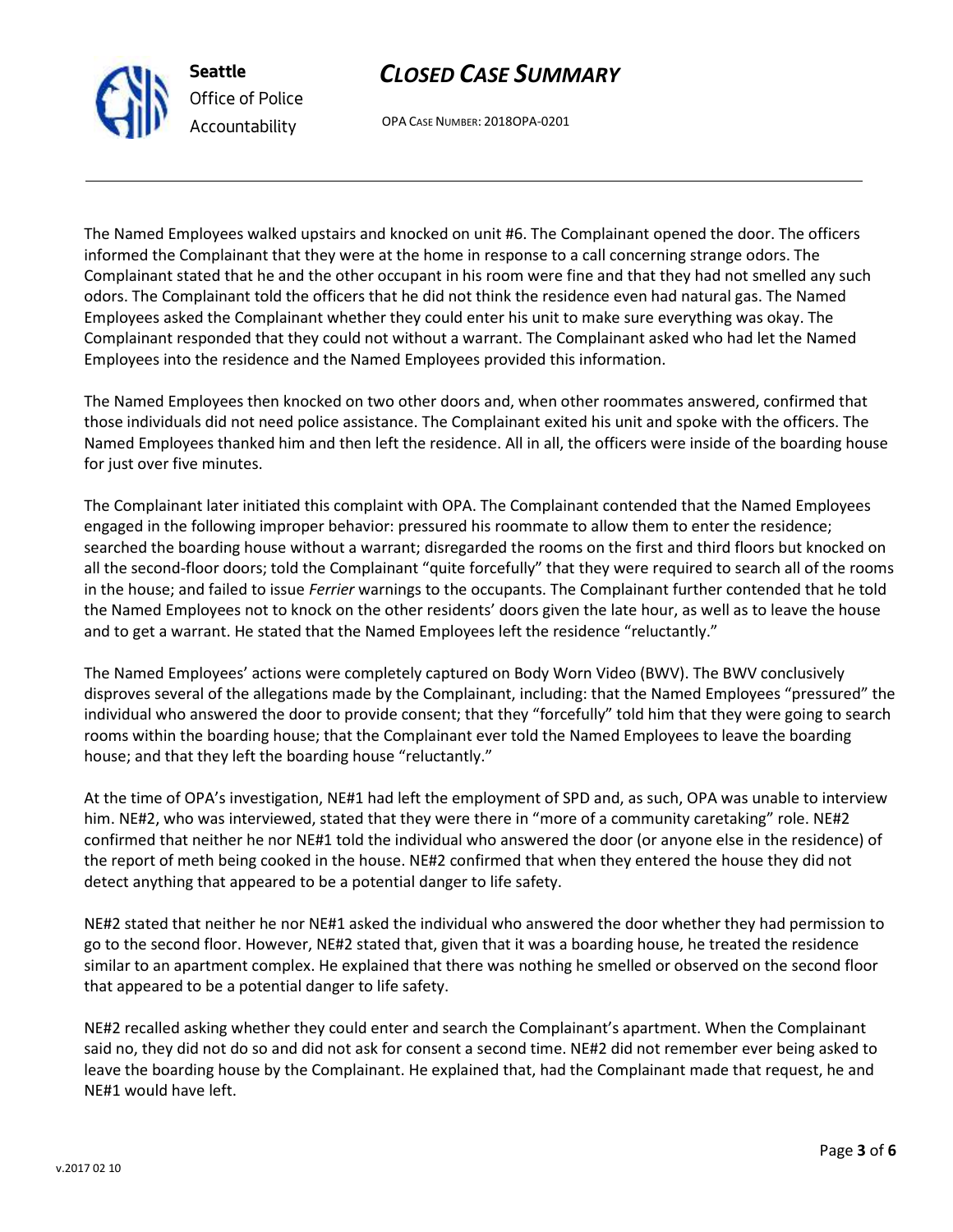

**Seattle** *Office of Police Accountability*

## *CLOSED CASE SUMMARY*

OPA CASE NUMBER: 2018OPA-0201

SPD Policy 6.180-POL-2 concerns searches and seizures, including entries into residences. It specifically references the various exceptions to the search warrant requirement.

NE#2 asserted that he and NE#1 had consent to enter the boarding house and that their presence in the residence was further justified by the community caretaking exception to the search warrant requirement.

As a threshold matter, I agree that the individual who answered the door gave the Named Employees consent to enter the boarding house to determine the cause of the odor. That consent was not coerced or obtained under false pretenses. While the Named Employees referenced a possible gas leak, they primarily discussed an odor that had been reported by neighbors. The individual who opened the door agreed that such an odor was currently or had been present in the boarding house. The question, however, is whether the consent was voluntary as matter of law given that the Named Employees did not provide *Ferrier* warnings.

In evaluating this question, *State v. Kennedy*, 107 Wn. App. 972 (2001) is instructive. In *Kennedy*, officers responded to a motel room concerning a report of potential narcotics activity inside. They knocked and announced and, when the subject opened the door, requested consent to enter. No *Ferrier* warnings were provided. Consent was granted, the officers entered, and they located narcotics. The court found that *Ferrier* warnings were required because the officers went to the motel room to investigate a narcotics complaint, not, to the contrary, in response to a 911 call or to effectuate an arrest warrant. The court further did not find persuasive any "attempt to distinguish receiving consent to enter from consent to search." The court reasoned that "the officers' request for permission to enter is, in effect, a request for permission to 'search' for anything in plain view." As such, the court found the consent to have not been voluntary due to the absence of *Ferrier* warnings.

The *Kennedy* case is analogous to the facts here. The Named Employees responded to the boarding house based on a report of an odor suggesting possible narcotics activity. The report identified that the narcotics activity was specifically connected with unit #6. Based on a review of the record, it appears that the Named Employees' primary purpose for entering the boarding house was to determine whether the odor could be detected and, if so, whether it could be verified that narcotics activity was occurring in unit #6. Indeed, that was the first door the Named Employees knocked on. At the time the Named Employees sought consent to enter, they did not have an arrest warrant, they were not searching for a person, and they were not responding to an active 911 call (the narcotics activity was alleged to have occurred two hours prior). As such, and under *Kennedy* and other legal precedent. I find that *Ferrier* warnings were required and that the failure to provide these warnings yielded the consent involuntary.

The Named Employees also argue that the entry and search of the residence was warranted under the community caretaking exception to the warrant requirement. However, when evaluating the facts of the case, the evidence weighs against such a finding. In reaching this decision, I rely heavily on the Washington Court of Appeals' decision in *State v. Lawson*, 135 Wn. App. 430 (2001). In *Lawson*, officers responded to the subject's residence based on complaints of a strong ammonia order, suggestive of drugs, that was reported to be coming from the property. The officers asked for consent to enter the subject's shed and consent was provided. The officers did not provide *Ferrier* warnings. The officers then entered the shed and located evidence of drug activity. In evaluating the officers' argument that the entry was supported by the community caretaking exception to the search warrant requirement, the court explained that it had "endorsed an emergency entry only where the officers reasonably believed that a specific person or persons needed immediate help for health or safety reasons." It further articulated the following: "We are unwilling to extend the doctrine to authorize warrantless entries where the officers express only a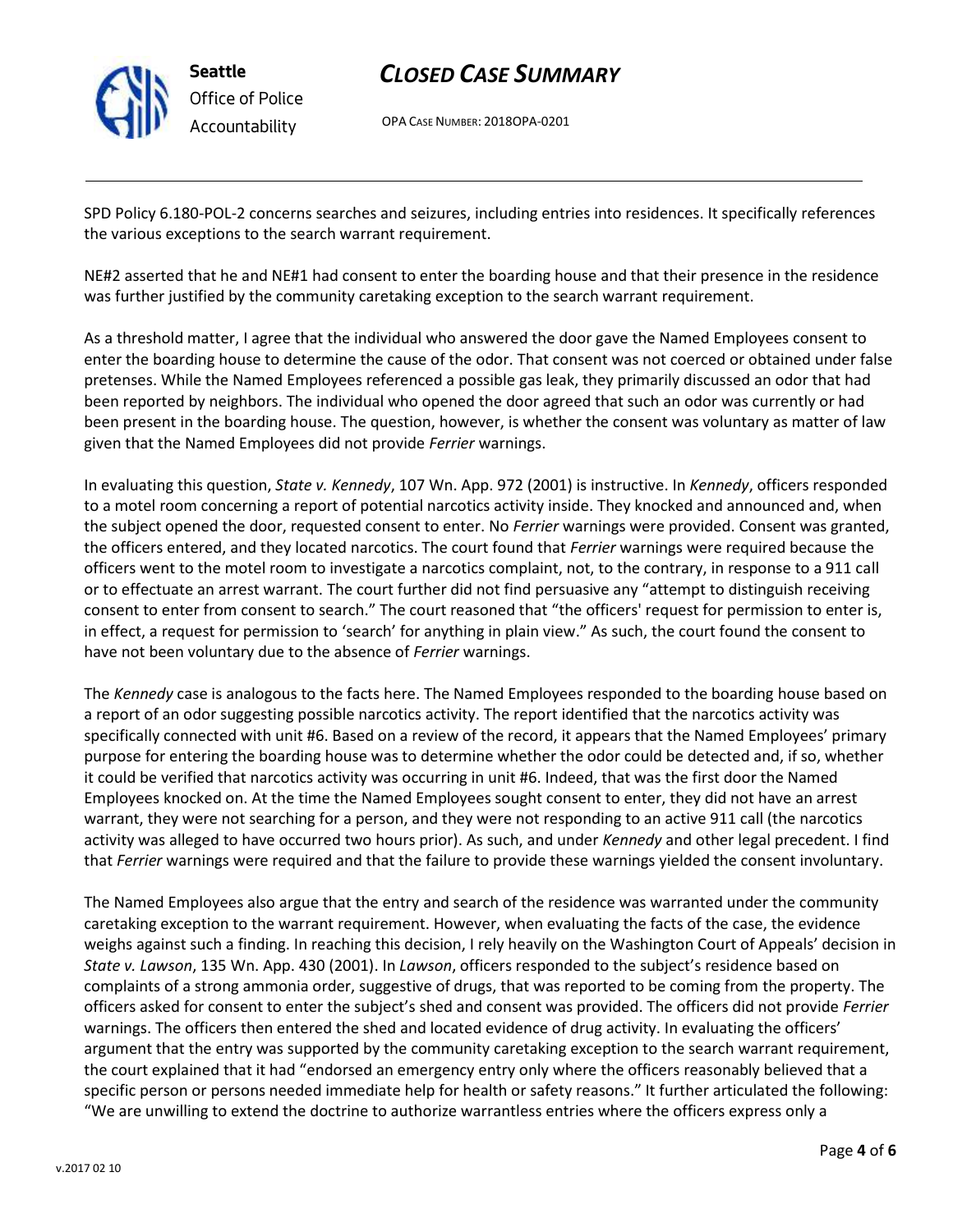

OPA CASE NUMBER: 2018OPA-0201

generalized fear that methamphetamine labs and their ingredients are dangerous to people who might live in the neighborhood." The court ultimately found that the search was not justified under community caretaking.

As in *Lawson*, there is insufficient evidence supporting the Named Employees' community caretaking argument. Notably, at the time they sought consent to enter, the Named Employees: did not appear to actually smell any odors; were not responding to an active 911 call; had no evidence to believe that any one was injured or in imminent danger of harm; and did not have probable cause to believe that any crimes were actively occurring within the boarding house. Again, the purpose of entry was to search for the source of the odor and to verify if anyone was cooking meth, not to verify the health and safety of the occupants. While this was almost certainly a secondary motivation of the Named Employees, this simply does not satisfy the requirements for community caretaking – most notably, that there is the need to protect or preserve life, avoid serious injury or protect property in danger of damage that justifies an entry that would otherwise be illegal absent an emergency. Lastly, I note that community caretaking is not actually included in SPD policy as a valid exception to the search warrant requirement. OPA has recommended that the Department amend this policy to include this exception. (*See* 2018OPA-0353.) However, given OPA's finding, this open issue has no impact on the ultimate disposition of this case.

As I find that the entry and search was not justified under either consent or community caretaking, I conclude that the Named Employees' actions in this regard were contrary to this policy. That being said, I believe that the Named Employees' conduct represented a mistake rather than intentional misconduct. Moreover, as discussed below, I further find that their mistake can be attributed, as least in part, to the dearth of either formal or informal search and seizure training provided to them by the Department. For these reasons, I recommend that the Named Employees receive Training Referrals rather than Sustained findings.

• **Training Referral**: NE#2 should receive retraining concerning SPD Policy 6.180. He should receive specific retraining concerning consent searches, when *Ferrier* warnings are required, and when entry based on community caretaking is justified. NE#2's chain of command should discuss this case with him and go over the caselaw referenced in this DCM. NE#2's chain of command should consider using this case as a roll call training to ensure that NE#2's fellow officers also learn from this incident. This retraining and associated counseling should be documented and this documentation should be maintained in an appropriate database.

### Recommended Finding: **Not Sustained (Training Referral)**

### **Named Employee #2 - Allegations #2** *5.001 - Standards and Duties 2. Employees Must Adhere to Laws, City Policy and Department Policy*

For the same reasons as stated above (*see* Named Employee #1, Allegation #2), I recommend that this allegation be Not Sustained – Management Action.

Recommended Finding: **Not Sustained (Management Action)**

## **Named Employee #2 - Allegation #3**

*16.090 - In-Car and Body-Worn Video 5. Employees Recording Police Activity e. Recording in Residences and Private Areas*